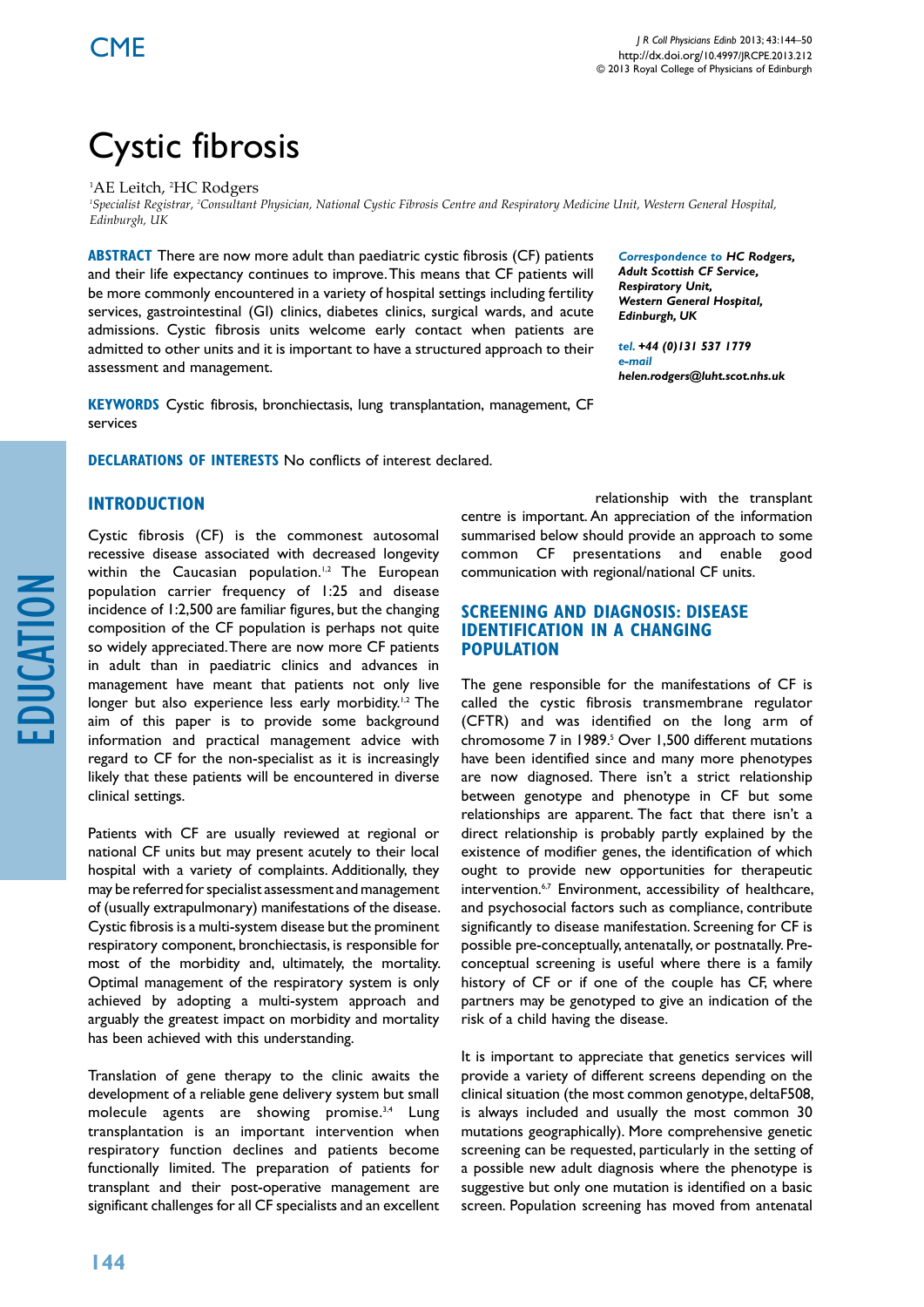to newborn screening because experience has shown that termination of pregnancy as a result of a positive screen is a rare event, presumably because of the increasing life expectancy. Regardless of the results of screening tests, CF remains a clinical diagnosis and in the future there is likely to be debate as to the legitimacy of applying the CF label to genetically identified patients with very mild phenotypes.<sup>1</sup>

# **The cystic fibrosis population**

Most CF patients are diagnosed during infancy. Late diagnosis is, however, increasingly encountered. Patients must meet most of the following criteria in order to be diagnosed with CF.<sup>8</sup>

- 1. Genetic profile consistent with CF.
- 2. Clinical symptoms of frequent chest infections and/ or malabsorption and/or failure to thrive (Table 1).
- 3. Abnormality of salt/chloride exchange as detected by raised skin salt or impaired nasal potential difference.

Unsurprisingly, respiratory physicians occasionally make new diagnoses in general respiratory clinics or in specialised bronchiectasis clinics. These patients usually combine bronchiectasis with a new (or recently appreciated) abdominal complaint such as diarrhoea, malabsorption, or pancreatitis, leading the astute clinician to request genetic testing. Another common route of referral is from fertility services, where the male partner is found to be azoospermic with congenital bilateral absence of the vas deferens (CBAVD). A subset of the CF population may have this finding as their only apparent manifestation of disease. Gastrointestinal physicians/surgeons will occasionally make the diagnosis in patients with recurrent pancreatitis or malabsorption.

It is important to be aware that a significant change in predicted median survival has occurred, from age 27 years in 1986 to 40.1 in 2013.<sup>2,3</sup> This reflects better multi-system management of CF and a wider range of phenotypes due to the identification of more CF gene abnormalities. A further important shift in the CF population has been the increase in mean age at which *Pseudomonas aeruginosa* is first isolated.

# **Cystic fibrosis bronchiectasis: monitoring, microbiology and management**

Microbiology is of paramount importance in CF as evidence suggests that patients colonised with pathogens such as *P. aeruginosa* and *Burkholderia cepacia* have increased exacerbation rates, a more rapid decline in lung function, and ultimately earlier mortality, compared with patients colonised with Staphlococcus aureus.<sup>9</sup> The majority of CF clinics are now segregated on a

| Complication                                       | <b>Frequency</b>                                            |
|----------------------------------------------------|-------------------------------------------------------------|
| Infertility                                        | 98% male patients<br>20% female patients                    |
| <b>Bronchiectasis</b>                              | 90% of patients surviving<br>neonatal period                |
| Pancreatic insufficiency                           | 85% of patients with cystic<br>fibrosis                     |
| Cystic fibrosis-related<br>diabetes (CFRD)         | 50% by age 30 years                                         |
| Cystic fibrosis liver disease                      | 25% have chronic liver<br>disease, 10% develop<br>cirrhosis |
| Sinonasal polyps                                   | $10 - 25%$                                                  |
| Distal intestinal obstruction<br>syndrome (DIOS)   | 20% patients                                                |
| Arthropathy                                        | 10% of adults with cystic<br>fibrosis                       |
| Meconium ileus                                     | 10–20% of infants with cystic<br>fibrosis                   |
| Low bone mineral density                           | $10 - 25%$                                                  |
| Pneumothorax                                       | $4 - 20%$                                                   |
| Allergic broncho-pulmonary<br>aspergillosis (ABPA) | 7%                                                          |

**TABLE 1** Frequency of different cystic fibrosis (CF) complications.

microbiological basis with separate clinics for *P. aeruginosa*-colonised patients, *B. cepacia*-colonised patients, and patients with a milder microbiological profile (*S. aureus*, *Haemophilus influenzae* and arguably *Stenotrophomonas maltophilia*). Some units are more rigid than this and will run separate clinics for methicillinresistant Staphylococcus (MRSA)-colonised patients, patients with potentially transmissible *P. aeruginosa*, and patients with multi-drug-resistant *P. aeruginosa*. Regardless of the clinic make-up, environmental cleaning procedures and strict hand-hygiene are essential. It is increasingly the norm that the patient stays in one room throughout a clinic session and the various members of the multidisciplinary team (MDT) visit each patient in turn.

## *Pseudomonas aeruginosa*

### **Eradication**

*P. aeruginosa* was previously present in most patients (80%) transitioning from child to adult CF services (ages 14–16).10–13 It is generally a marker of significant bronchiectasis and is accepted to have negative implications from a morbidity and mortality perspective, compared to those patients colonised with *S. aureus*. The mean age at which patients acquire *P. aeruginosa* has increased (to age 25 years) in the last decade.<sup>10-13</sup> This is a welcome development that reflects the widespread adoption of *P. aeruginosa*-eradication protocols.14 Usually a combination of nebulised and oral antipseudomonals are administered after a first isolation of pseudomonas and sputum is re-cultured after a defined course. If *P.*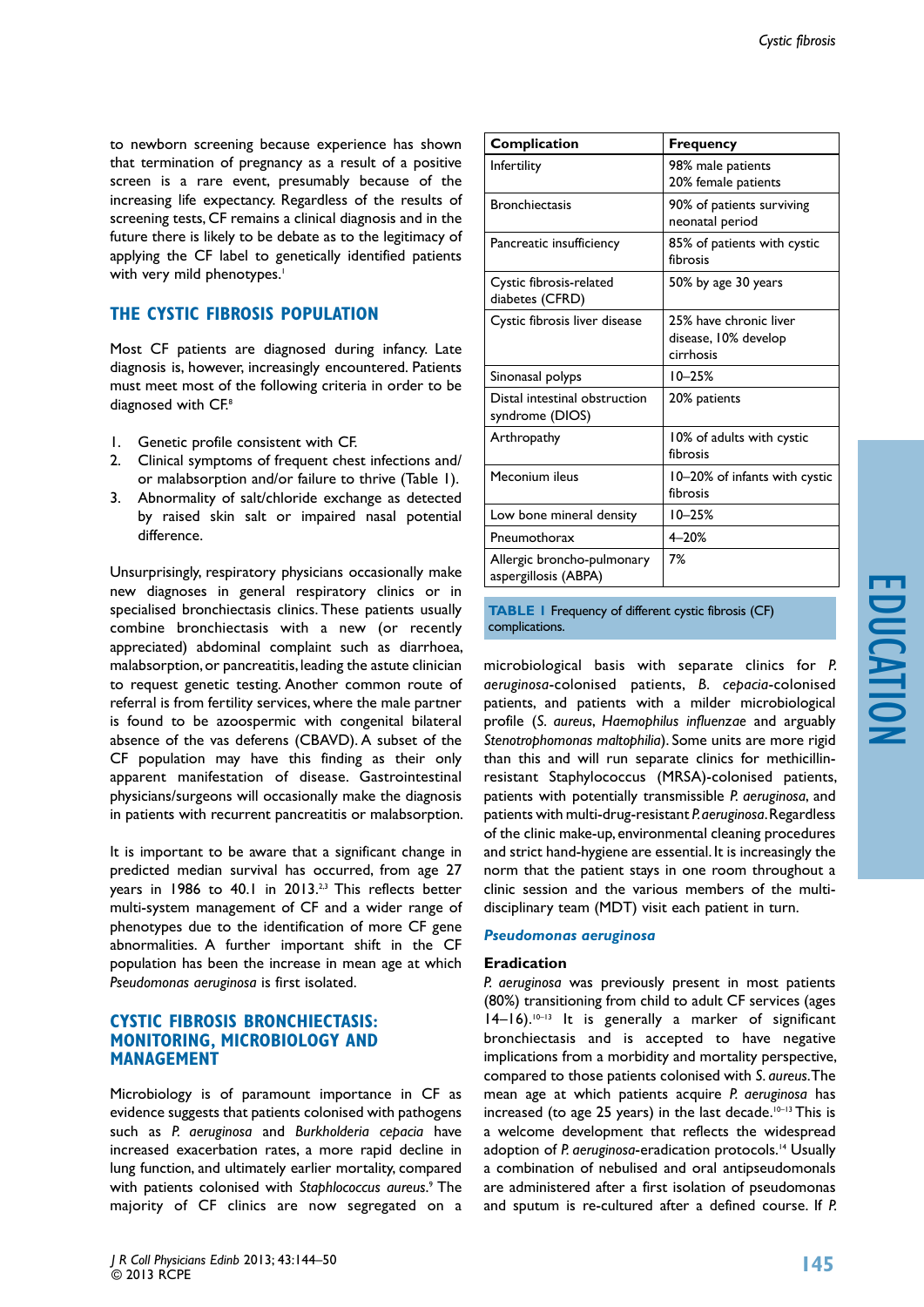*aeruginosa* is grown again then further eradication attempts may be made but at some point repeated eradication attempts will fail, and the patient is regarded as chronically colonised with Pa.

## **Long-term treatment**

When chronic *P. aeruginosa* colonisation occurs there are a number of options for the long-term control of this pathogen, which slow the rate of decline in lung function over time. Nebulised antibiotics (colistin for example) is widely accepted as a useful therapy in Europe though it is not used in the USA because of the main side-effect of bronchospasm; this is despite the fact that strong trial evidence is lacking presumably because of the perceived benefit and the ethical implications of a placebo-controlled trial. A 28-day course of nebulised preservative-free tobramycin is usually used as a secondline agent in this setting although it has been shown to have a high eradication rate.<sup>15</sup> Oral azithromycin (usually a long-acting preparation given three times per week) also has positive trial evidence and has the added benefit of ease of administration.<sup>16</sup>

## **Exacerbations**

In acute exacerbations associated with systemic symptoms or a drop in lung function either at home or hospital administration of intravenous antipseudomonal antibiotics may be necessary (usually a combination of an aminoglycoside and a beta-lactam antibiotic such as a second/third generation cephalosporin or a carbapenem). Mild exacerbations where lung function may be stable or slightly reduced can be treated with oral antibiotics (usually in combination e.g. co-amoxiclav and ciprofloxacin). Adherence is an extremely important consideration in CF management and the time-consuming nature of nebulised delivery of antibiotics is problematic for some patients with busy work and social schedules. The advent of smaller, faster, more efficient nebuliser devices has been beneficial in this regard and the recent introduction of tobramycin delivered via an inhaler device is likely to prove even more popular.<sup>17</sup>

# **Burkholderia cepacia**

The Burkholderia complex was first identified in CF clinic populations in the 1980s and rose to prominence when both patient-to-patient spread of the organism and rapid decline and death in a subset of colonised patients was demonstrated.18 This was a main driver of the clinic segregation and patient isolation policies described above and led to the abandonment of many patient-group social activities (e.g. CF holiday camps). We now know that the *B. cepacia* complex consists of nine distinct genomovars with the most commonly encountered in CF being *B. cenocepacia* and *B. multivorans.* These Gram-negative organisms are extremely resistant to conventional antimicrobial therapy by *in vitro* testing though it is clear that some patients derive benefit from combination

antibiotic therapy *in vivo*. <sup>18</sup> *B. cenocepacia* is the organism that may be associated with a sudden precipitous decline in lung function followed by sepsis and death at any stage in the disease process (the 'cepacia syndrome', responsible for the early decline in the subset of 1980s patients described above). Additionally, colonisation by *B. cenocepacia* is a contraindication to lung transplantation because of the poor outcomes experienced in these patients (patients colonised with other genomovars may still be transplanted if other parameters are optimal).

## *Other bacteria*

*Stenotrophomonas maltophilia, Achromobacter xylosoxidans*, and various anaerobic organisms are frequently isolated from CF sputum. Whether they are markers of severe disease or may play a part in disease progression is not clear. The consensus of CF physicians is that they may cause pulmonary exacerbations of bronchiectasis though data on lung function impact over time, exacerbation frequency, and mortality are not yet available. These organisms are highly resistant to conventional antibiotic therapy and represent a significant challenge to our current therapeutic armamentarium. Studies into the importance of these organisms and the development of novel antibiotic agents are needed.

# **Venous access devices**

The requirement for frequent courses of intravenous antibiotics means that many patients will need a permanent venous access. This often takes the form of a totally implanted venous access device (TIVAD). Essentially this is a tunnelled central line with a subcutaneous access port which is accessible with the use of a bespoke 'gripper' needle. These make administration of antibiotics more convenient and are an important part of outpatient management of infective exacerbations of bronchiectasis. It is important that these devices are only accessed by the patient or by professionals with appropriate training. Important complications can arise including blockage (most common), infection (bacterial and fungal), and thrombosis. These may present as recurrent pyrexia (especially when associated with TIVAD use, i.e. flushing or antibiotic administration), inability to flush the TIVAD or withdraw blood from it, or as arm/facial swelling (essentially as superior vena cava obstruction [SVCO]). Investigation includes blood culture (both peripheral and TIVAD), imaging by ultrasound scan, lineogram (if line accessible for administration of dye) and more definitively CT venogram.

# **Extrapulmonary manifestations of cystic fibrosis**

## *Cystic fibrosis-related diabetes*

Cystic fibrosis-related diabetes (CFRD) is essentially an insulin deficiency due to pancreatic destruction and usually requires replacement therapy to ensure that the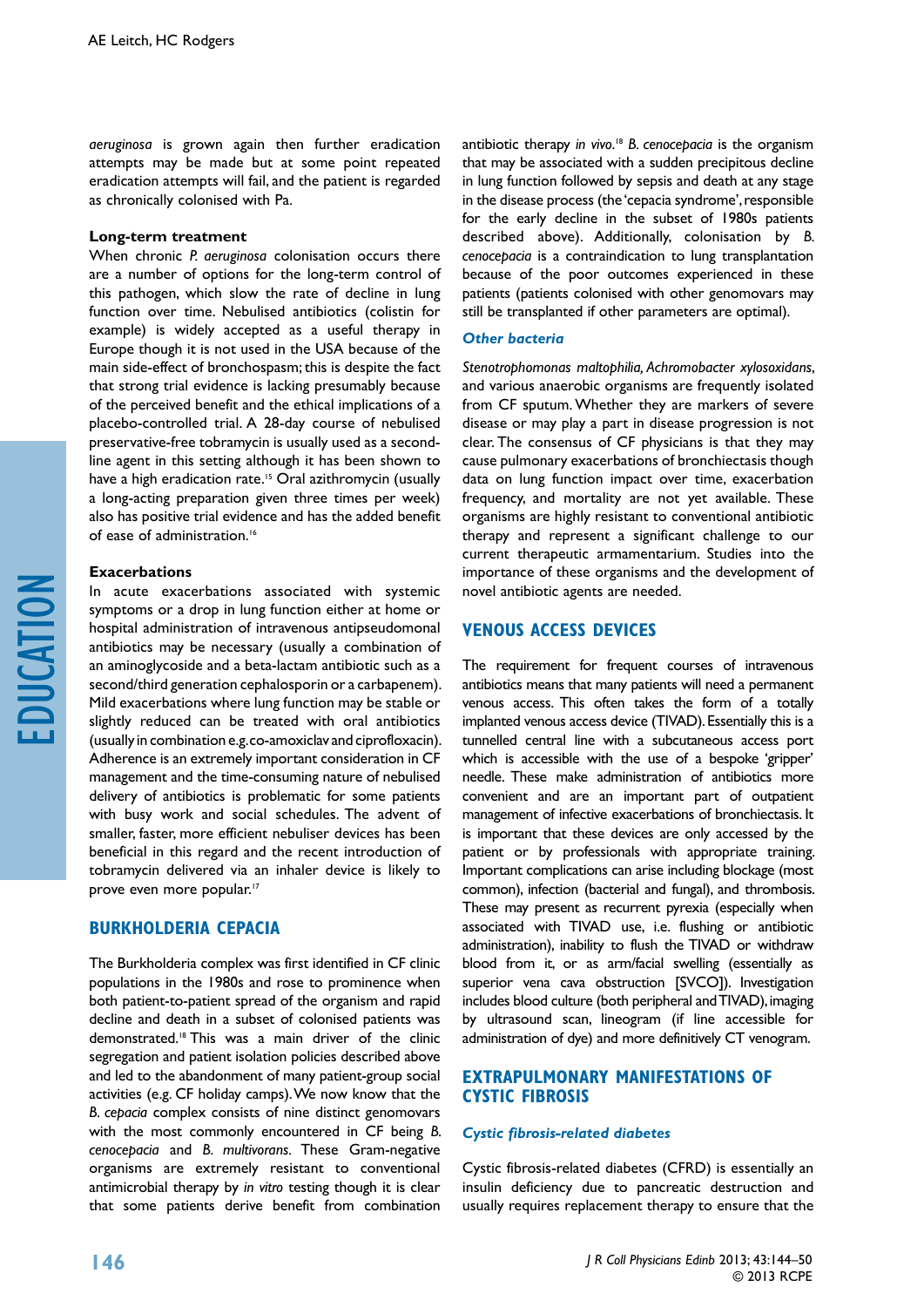patient's weight is maintained. This element of the disease is underappreciated by clinicians and patients alike, but acute presentation with diabetic ketoacidosis is very uncommon and symptoms usually occur insidiously. There is a significant additional concern in CF where declining nutritional status may seriously affect respiratory health and potentially have an impact on longevity. Screening with glucose tolerance testing and serial blood sugar monitoring helps to make the diagnosis so that insulin therapy can be established.

## *Liver disease*

Cystic fibrosis liver disease is relatively common, affects the biliary system (cholecystectomy is often required) and may become chronic leading to portal hypertension and possibly hypersplenism and oesophageal varices. An abdominal ultrasound is an annual review screening test for all CF patients and some will require surveillance endoscopy for early detection of varices. Another important consideration is that a patient with previously undiagnosed liver disease may present with haematemesis (which may be difficult to distinguish from, or be mistaken for, massive haemoptysis) caused by undetected oesophageal varices. The mainstay of chronic disease management is ursodeoxycholic acid.

## *Distal intestinal obstruction syndrome*

In the gastrointestinal tract, failure of CFTR-mediated chloride secretion leads to enhanced sodium absorption and relative luminal dehydration, resulting in a slower bowel transit time and a predisposition to constipation. Distal intestinal obstruction syndrome (DIOS, the adult equivalent of meconium ileus) is common in the CF population and may be precipitated by a number of different events (Figures 1A and B). Diet is important and appropriate matching of pancreatic supplements to food fat content may prevent DIOS. In patients with troublesome bowels one of the first interventions should be review by a dietitian experienced in the management of CF. Another precipitating factor is dehydration where inadequate fluid intake, increased exercise, fever, or holidays to warm climates may contribute. Great care must be taken in the prescription of even weak opioid analgesics to CF patients as the constipating effect of these drugs becomes dramatically apparent in some. Analgesia may be an important part of CF management in settings such as intercostal drain insertion for pneumothorax or following insertion of percutaneous gastrostomy, but concurrent prescription of laxative medication is almost mandatory.

Where mild DIOS develops (constipation, mild abdominal discomfort) standard laxatives such as polyethylene glycol preparations (commonly Movicol™) or senna may be appropriate. In moderate DIOS with constipation, abdominal discomfort, and fecal loading on abdominal X-ray, advice should be sought from a specialist CF unit, but Gastrografin<sup>™</sup> 30 ml three times a day (or equivalent



**FIGURE 1A A 23-year-old patient shown at presentation** with pneumothorax, which was successfully treated by intercostal drain insertion and pleurodesis.



**FIGURE 1B** Abdominal X-ray of the same patient (1A) two weeks later with analgesia-induced distal intestinal obstruction syndrome (DIOS) requiring nasogastric (NG) tube, suction, intravenous fluids, rectal Gastrografin™and Klean-Prep™ via NG tube for resolution.

regimes) may be effective. In severe DIOS with abdominal pain, constipation, gaseous distension of bowel, and tinkling bowel sounds insertion of a large bore NG tube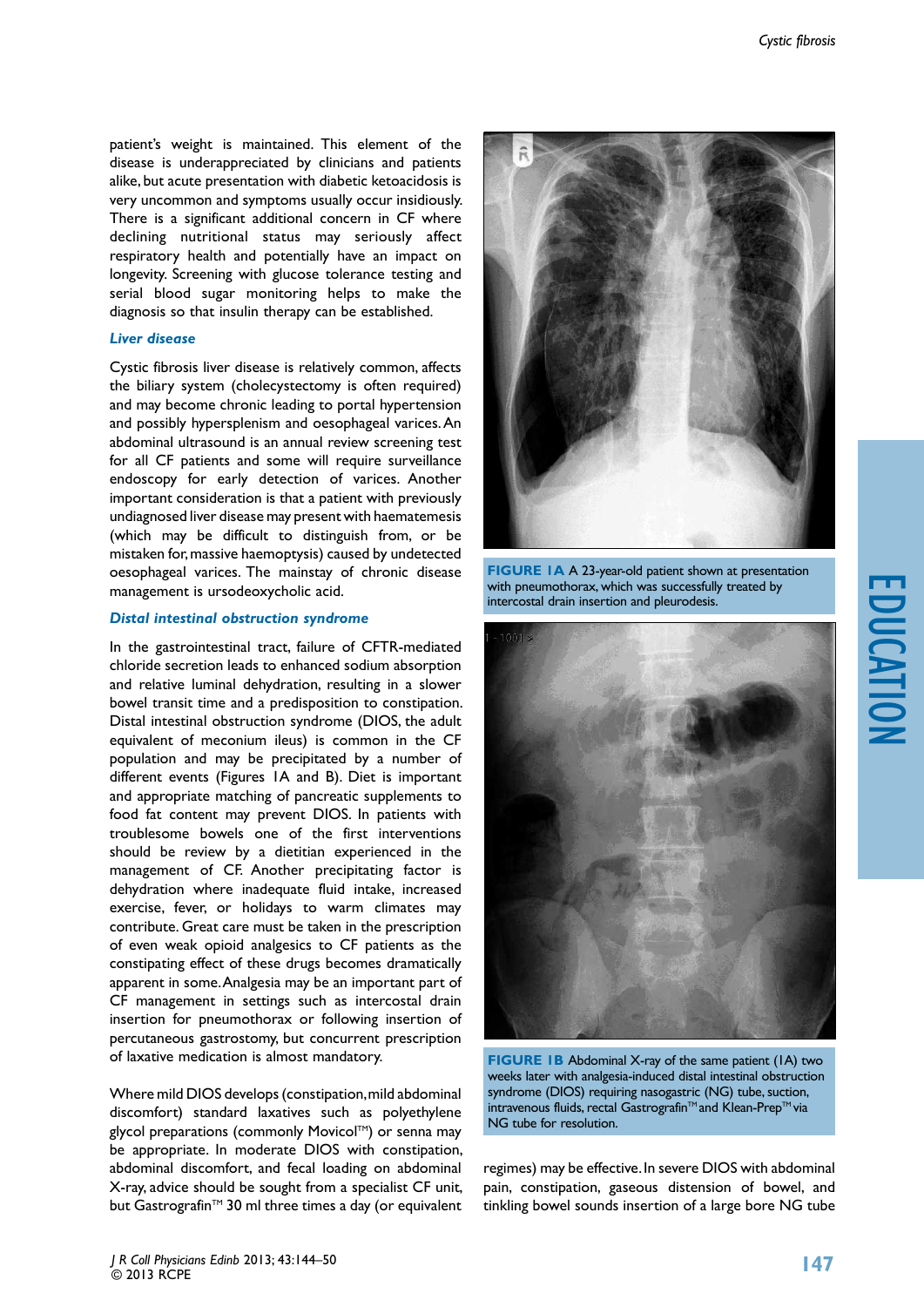with suction, administration of Klean-Prep™ via NG tube and Gastrografin<sup>™</sup> by enema are often required.

Severe DIOS requires specialist management and patients should be managed in a CF unit with regular surgical advice. Surgery can usually be avoided if specialist medical management is instituted early. In our experience problems occur when CF patients present with abdominal pain out of hours, and are transferred directly to their local surgical unit, who are not experienced in managing this CF complication.

#### *Rhinosinusitis*

Nasal polyps and rhinosinusitis are very common in CF. Nasal symptoms may flare up with exacerbations of CF bronchiectasis where the only treatment required may be antibiotics appropriate to the known sputum microbiology. Nasal symptoms presenting in isolation are usually managed with oral steroids, steroid nasal drops, or nasal sprays. In more severe disease long-term macrolide therapy, nasal douching, or operative intervention by an ear, nose and throat surgeon may be required.

#### *Infertility*

Male patients with CF usually produce sperm but are infertile because they have a fibrous blockage in their vas deferens and so no means of sperm transport. They may still father children with the help of fertility services through procedures such as intra-cytoplasmic sperm injection (ICSI). Female patients with CF should all be regarded as fertile. The disease however reduces the chance of a normal pregnancy due to its effect on the fallopian tubes and on uterine secretions. Due to improvements in longevity and good general health, many female CF patients wish to have children. It is important to remember that pregnancy affects the course of CF and vice versa. There is a greater chance of the child having CF and there is a real risk that the child will become motherless. Therefore, careful assessment and counselling prior to consideration of a pregnancy are needed. The timing depends on the patient, but on the whole, this is better done during late adolescent years. Good communication between fertility services, CF units, transplant services, diabetes specialists, and the patient are absolutely essential.

### **Lung transplantation**

Lung disease is the primary cause of death for 80% of CF patients and transplantation is an important potential intervention.<sup>1-3</sup> Indeed, 14% of all lung transplants are for CF, and post-transplant survival is at the upper end of the spectrum.<sup>19</sup> Lung transplant is usually discussed with patients when the forced expiratory volume (FEV1) falls below 30% and they are functionally limited. This may occur following a gradual decline or a sudden deterioration in health status. Recurrent pneumothoraces and recurrent, massive haemoptysis are other CF-specific

reasons for lung transplant. Multi-disciplinary care is imperative for the preparation and assessment of patients for transplantation. Optimal nutrition (body mass index [BMI] >17), bone density, control of extrapulmonary manifestations (diabetes, liver disease), and favourable microbiology are all very important to make transplant feasible. Arguably, however, it is psychological status that is the most formidable, potentially addressable barrier to transplantation. This can affect adherence to therapy and disease management strategies which prevent the physical optimisation required prior to transplant. Additionally, patients understandably struggle to come to terms with deteriorating health, and need a period of time to adjust psychologically to being referred for transplant. The transplant referral is a long process, and it can take many months from referral to active listing. Patients often wait up to two years for a transplant once actively listed and, in the UK, 50% of CF patients will die on the list before suitable lungs become available.2 Thus it is important that the patient is referred in the 'window of opportunity' when they are 'bad enough to need it' (lung function is below 30% and functionally limited) but 'medically fit enough' for the procedure.

Post-transplant management is complex and requires good communication between the CF unit and transplant team should problems arise. Careful attention to lung function, other manifestations of CF, additional considerations of optimal control of blood pressure, and potential side-effects of immunosuppressant medications mean that multi-disciplinary care and frequent clinic assessments by the parent CF unit continue posttransplant. A chest X-ray of the 'new lungs' posttransplant, taken at the parent CF unit, is essential as a baseline should further respiratory complications arise at a later date (Figures 2A and B). Median survival rates post-lung transplant continues to rise and are currently above ten years.<sup>2,19</sup> Drug interactions, which the nontransplant specialist may not be aware of, can cause serious consequences, thus discussion with the transplant team/CF unit is vital when a post-transplant CF patient presents acutely for emergency care.

## **Novel therapies for the future**

The identification of a single-gene defect as causative of CF led to the hope that gene therapy might provide a cure.<sup>5</sup> Unfortunately, there are significant problems with the delivery of durable, robust gene therapy and although work is ongoing there is currently no time frame for translation to the bedside. Furthermore, gene therapy is designed to treat lung disease only. However, small-molecule agents that aim to facilitate defective CFTR processing or function have now been developed. Ivacaftor has recently been investigated in patients carrying the G551D mutation (6% of all CF patients).4 The results were impressive. Administration of this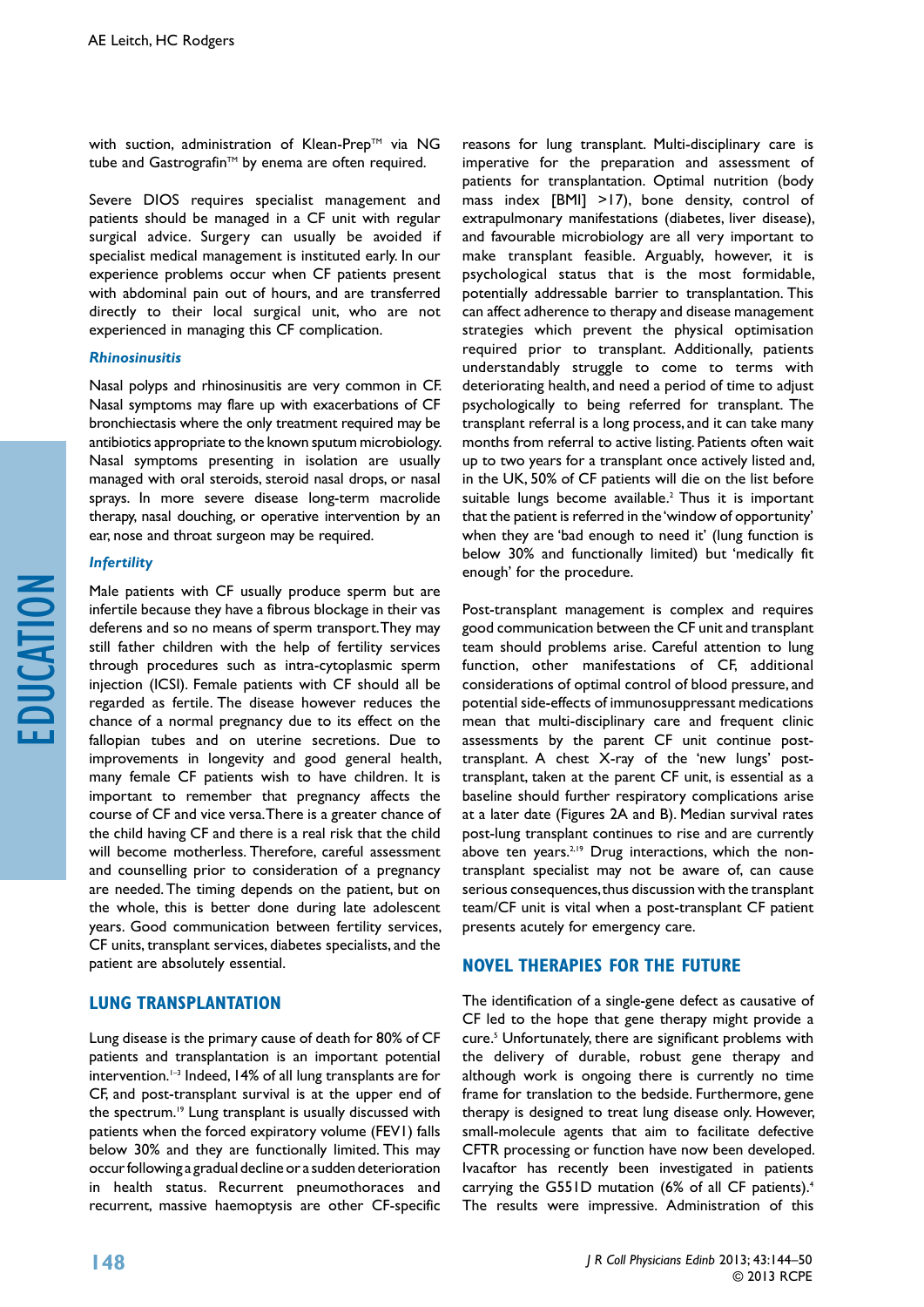

**FIGURE 2A** Chest X-rays of a 31-year-old female patient with CF taken when on the active lung transplant list.

agent orally in two groups of patients, adults and children has resulted in an increase in lung function, body weight, and improvement of quality of life measurement that has lasted for 12 months. One of the prohibitive factors in prescribing this drug is its high cost. The fact that this high cost drug needs to be continued 'for life' in G551D patients has resulted in challenging discussions about funding of ivacaftor in the UK. Following successful lobbying by professionals and the CF Trust it is now available everywhere in the UK apart from Wales (decision expected May 2013).



**FIGURE 2B** Chest X-ray same patient (2A) with 'new lungs' five months post-transplant.

# **Conclusion**

There has been a significant improvement in CF patient longevity and the outlook is bright thanks to novel small molecule pharmacological treatments. CF units will continue to be the optimal setting for management of CF patients but they are likely to be more commonly encountered in alternative hospital settings, including: fertility services, GI clinics, diabetes clinics, surgical wards and acute admissions. While CF units will continue to welcome early contact when patients are managed by other teams it is important to have an appreciation of some of the unique challenges this condition presents.

## **references**

- 1 Horsley A, Cunningham C, Innes JA (eds). *Cystic fibrosis*. Oxford: Oxford University Press; 2010. [http://dx.doi.org/10.1093/](http://dx.doi.org/10.1093/med/9780199582709.001.0001) [med/9780199582709.001.0001](http://dx.doi.org/10.1093/med/9780199582709.001.0001)
- 2 *Cystic Fibrosis Trust.* UK national charity dealing with all aspects of cystic fibrosis ([www.cftrust.org.uk\)](www.cftrust.org.uk).
- 3 *Cystic Fibrosis Foundation.* Organisation searching for a cure for cystic fibrosis (<www.cff.org>).
- Ramsey BW, Davies J, McElvaney NG et al. VX08-770-102 Study Group. A CFTR potentiator in patients with cystic fibrosis and the G551D mutation. *N Engl J Med* 2011; 365:1663–72. [http://dx.doi.](http://dx.doi.org/10.1056/NEJMoa1105185) [org/10.1056/NEJMoa1105185](http://dx.doi.org/10.1056/NEJMoa1105185)
- 5 Riordan JR, Rommens JM, Kerem B et al. Identification of the cystic fibrosis gene: cloning and characterization of complementary DNA. *Science* 1989; 245:1066–73.<http://dx.doi.org/10.1126/science.2475911>
- 6 Collaco JM, Cutting GR. Update on gene modifiers in cystic fibrosis. *Curr Opin Pulm Med* 2008; 14:559–66. [http://dx.doi.](http://dx.doi.org/10.1097/MCP.0b013e3283121cdc) [org/10.1097/MCP.0b013e3283121cdc](http://dx.doi.org/10.1097/MCP.0b013e3283121cdc)
- 7 McCormick J, Green MW, Mehta G et al. Demographics of the UK cystic fibrosis population: implications for neonatal screening. *Eur J Hum Genet* 2002; 10:583–90[. http://dx.doi.org/10.1038/sj.ejhg.5200850]( http://dx.doi.org/10.1038/sj.ejhg.5200850)
- 8 Farrell PM, Rosenstein BJ, White TR et al. Guidelines for diagnosis of cystic fibrosis in newborns through older adults: Cystic Fibrosis Foundation consensus report. *J Pediatr* 2008; 153:S4–S14. [http://](http://dx.doi.org/10.1016/j.jpeds.2008.05.005) [dx.doi.org/10.1016/j.jpeds.2008.05.005](http://dx.doi.org/10.1016/j.jpeds.2008.05.005)
- 9 Ciofu O, Hansen CR, Hoiby N. Respiratory bacterial infections in cystic fibrosis. *Curr Opin Pulm Med* 2013; 19:251–8. [http://dx.doi.](http://dx.doi.org/10.1097/MCP.0b013e32835f1afc) [org/10.1097/MCP.0b013e32835f1afc](http://dx.doi.org/10.1097/MCP.0b013e32835f1afc)
- 10 Vandenbranden SL, McMullen A, Schechter MS et al. Lung function decline from adolescence to young adulthood in cystic fibrosis. *Pediatr Pulmonol* 2012; 47:135–43. [http://dx.doi.org/10.1002/](http://dx.doi.org/10.1002/ppul.21526 ) [ppul.21526](http://dx.doi.org/10.1002/ppul.21526 )
- 11 Lee TW, Brownlee KG, Conway SP et al. Evaluation of a new definition for chronic *Pseudomonas aeruginosa* infection in cystic fibrosis patients. | Cyst Fibros 2003; 2:29-34. http://dx.doi. org/10.1016/S1569-1993(02)00141-8
- 12 Lee TW, Brownlee KG, Denton M et al. Reduction in prevalence of chronic *Pseudomonas aeruginosa* infection at a regional pediatric cystic fibrosis center. *Pediatr Pulmonol* 2004; 37:104–10. [http://dx.](http://dx.doi.org/10.1002/ppul.21526 ) [doi.org/10.1002/ppul.10401](http://dx.doi.org/10.1002/ppul.21526 )
- 13 Li Z, Kosorok MR, Farrell PM et al. Longitudinal development of mucoid *Pseudomonas aeruginosa* infection and lung disease progression in children with cystic fibrosis. *JAMA* 2005; 293:581–8. <http://dx.doi.org/10.1001/jama.293.5.581>
- 14 Doring G, Conway SP, Heijerman HG et al. Antibiotic therapy against *Pseudomonas aeruginosa* in cystic fibrosis: a European consensus. *Eur Respir J* 2000; 16:749–67. [http://dx.doi.org/10.1034/](http://dx.doi.org/10.1034/j.1399-3003.2000.16d30.x) [j.1399-3003.2000.16d30.x](http://dx.doi.org/10.1034/j.1399-3003.2000.16d30.x)